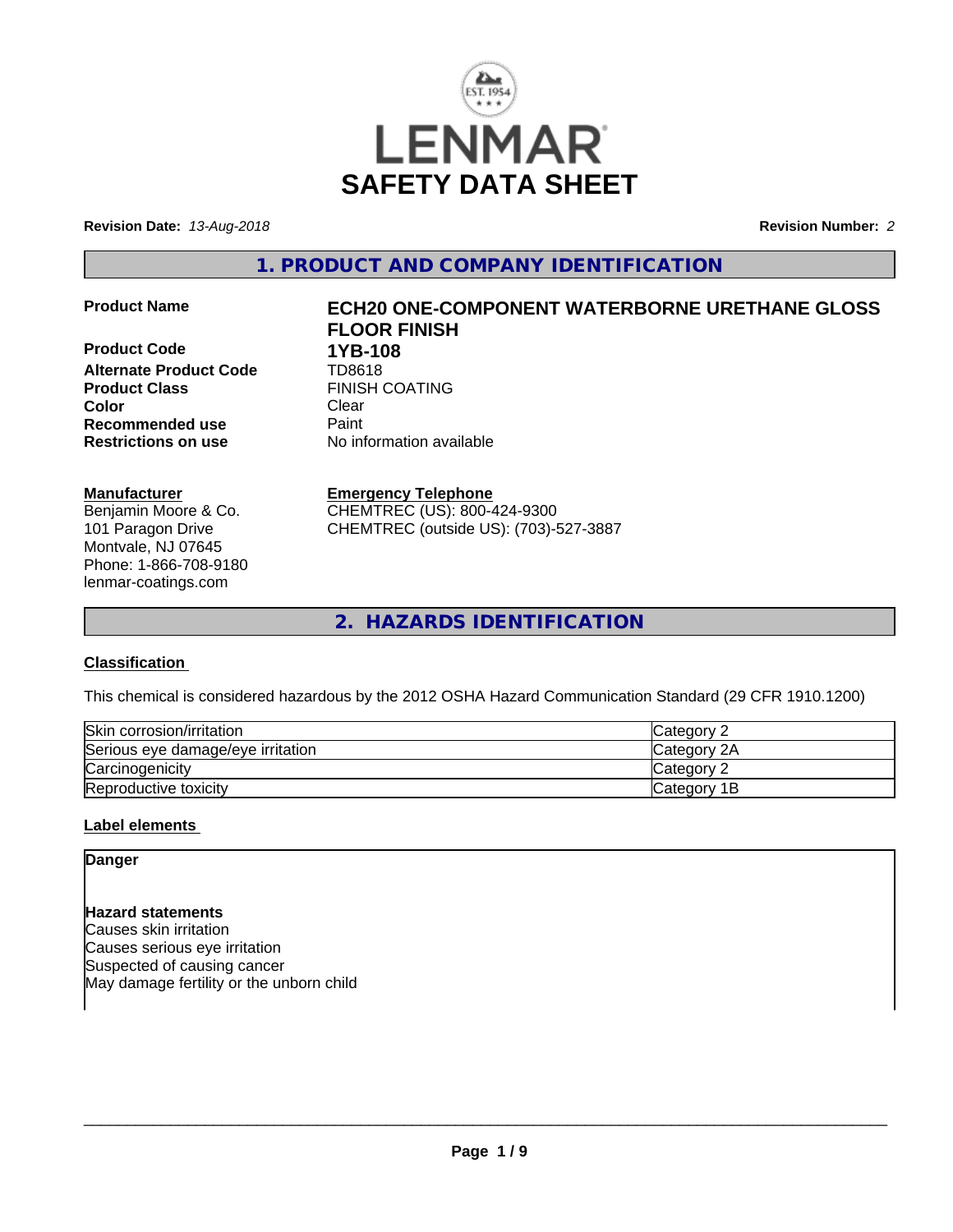

**Appearance** liquid

**Odor** little or no odor

#### **Precautionary Statements - Prevention**

Obtain special instructions before use Do not handle until all safety precautions have been read and understood Use personal protective equipment as required Wash face, hands and any exposed skin thoroughly after handling Wear eye/face protection

#### **Precautionary Statements - Response**

IF exposed or concerned: Get medical advice/attention **Eyes**

IF IN EYES: Rinse cautiously with water for several minutes. Remove contact lenses, if present and easy to do. Continue rinsing

\_\_\_\_\_\_\_\_\_\_\_\_\_\_\_\_\_\_\_\_\_\_\_\_\_\_\_\_\_\_\_\_\_\_\_\_\_\_\_\_\_\_\_\_\_\_\_\_\_\_\_\_\_\_\_\_\_\_\_\_\_\_\_\_\_\_\_\_\_\_\_\_\_\_\_\_\_\_\_\_\_\_\_\_\_\_\_\_\_\_\_\_\_

If eye irritation persists: Get medical advice/attention

### **Skin**

IF ON SKIN: Wash with plenty of soap and water If skin irritation occurs: Get medical advice/attention Take off contaminated clothing and wash before reuse

#### **Precautionary Statements - Storage**

Store locked up

#### **Precautionary Statements - Disposal**

Dispose of contents/container to an approved waste disposal plant

#### **Hazards not otherwise classified (HNOC)**

Not applicable

#### **Other information**

No information available

# **3. COMPOSITION INFORMATION ON COMPONENTS**

| <b>Chemical name</b>    | <b>CAS No.</b>       | Weight-% |
|-------------------------|----------------------|----------|
| -Methyl-2-pyrrolidinone | 872-50-4             |          |
| Triethylamine           | 121۰<br>$1 - 44 - 8$ |          |
| Cobalt neodecanoate     | 27253-31-2           | v.J      |

# **4. FIRST AID MEASURES**

**General Advice** No hazards which require special first aid measures.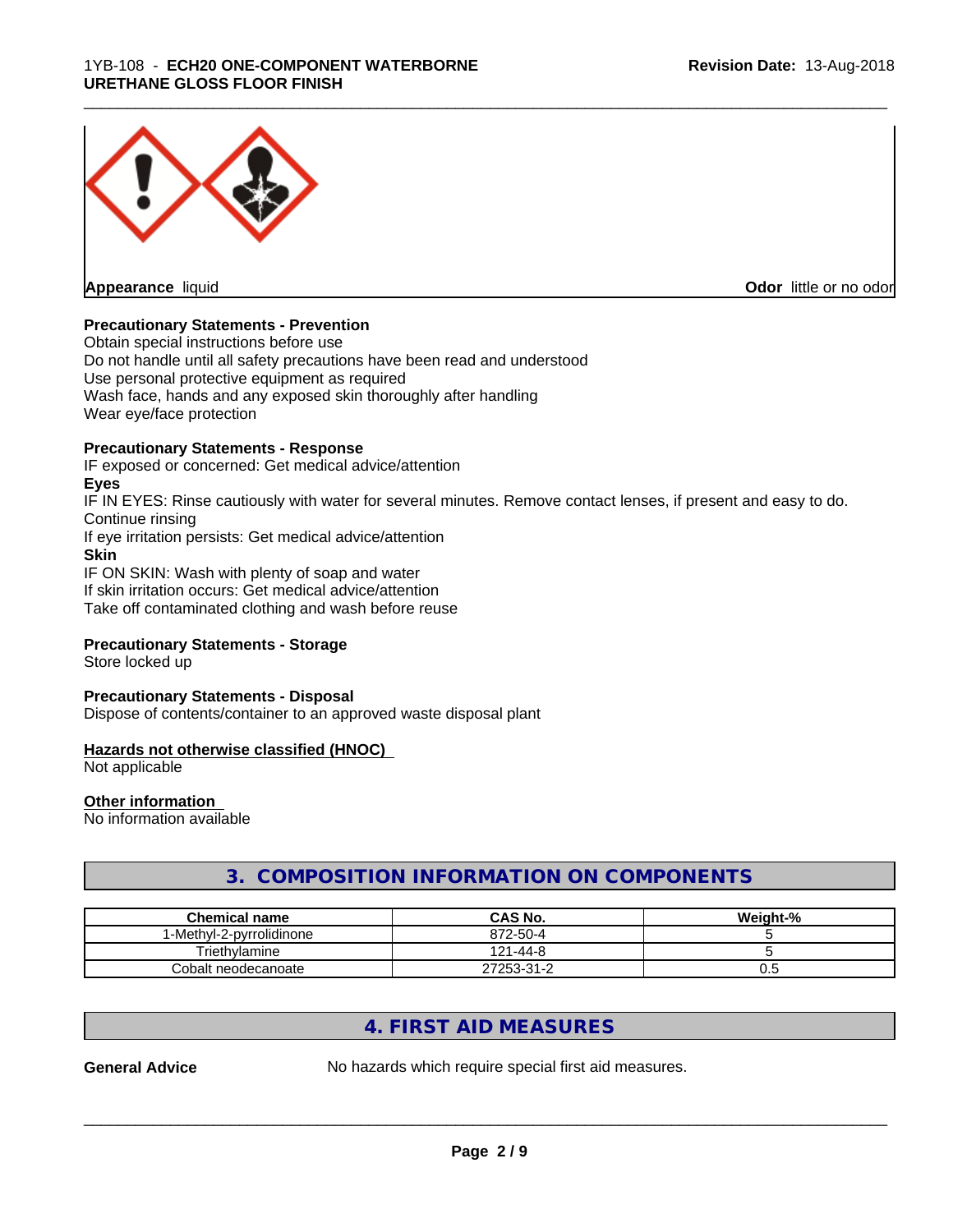| <b>Eye Contact</b>                               | Rinse thoroughly with plenty of water for at least 15 minutes and consult a<br>physician.                |
|--------------------------------------------------|----------------------------------------------------------------------------------------------------------|
| <b>Skin Contact</b>                              | Wash off immediately with soap and plenty of water while removing all<br>contaminated clothes and shoes. |
| <b>Inhalation</b>                                | Move to fresh air. If symptoms persist, call a physician.                                                |
| Ingestion                                        | Clean mouth with water and afterwards drink plenty of water. Consult a physician<br>if necessary.        |
| <b>Most Important</b><br><b>Symptoms/Effects</b> | None known.                                                                                              |
| <b>Notes To Physician</b>                        | Treat symptomatically.                                                                                   |

**5. FIRE-FIGHTING MEASURES**

| <b>Suitable Extinguishing Media</b>                                                                                   | Use extinguishing measures that are appropriate to local<br>circumstances and the surrounding environment.                                   |
|-----------------------------------------------------------------------------------------------------------------------|----------------------------------------------------------------------------------------------------------------------------------------------|
| <b>Protective Equipment And Precautions For</b><br><b>Firefighters</b>                                                | As in any fire, wear self-contained breathing apparatus<br>pressure-demand, MSHA/NIOSH (approved or equivalent)<br>and full protective gear. |
| <b>Specific Hazards Arising From The Chemical</b>                                                                     | Closed containers may rupture if exposed to fire or<br>extreme heat.                                                                         |
| <b>Sensitivity To Mechanical Impact</b>                                                                               | No                                                                                                                                           |
| <b>Sensitivity To Static Discharge</b>                                                                                | No                                                                                                                                           |
| <b>Flash Point Data</b><br>Flash Point (°F)<br>Flash Point (°C)<br><b>Method</b><br><b>Flammability Limits In Air</b> | Not applicable<br>Not applicable<br>Not applicable                                                                                           |
| Lower flammability limit:<br><b>Upper flammability limit:</b>                                                         | Not applicable<br>Not applicable                                                                                                             |
| Health: 1<br>Flammability: 0<br><b>NFPA</b>                                                                           | Instability: 0<br><b>Special: Not Applicable</b>                                                                                             |
| <b>NFPA Legend</b><br>0 - Not Hazardous<br>1 - Slightly<br>2 - Moderate<br>3 - High<br>4 - Severe                     |                                                                                                                                              |

*The ratings assigned are only suggested ratings, the contractor/employer has ultimate responsibilities for NFPA ratings where this system is used.*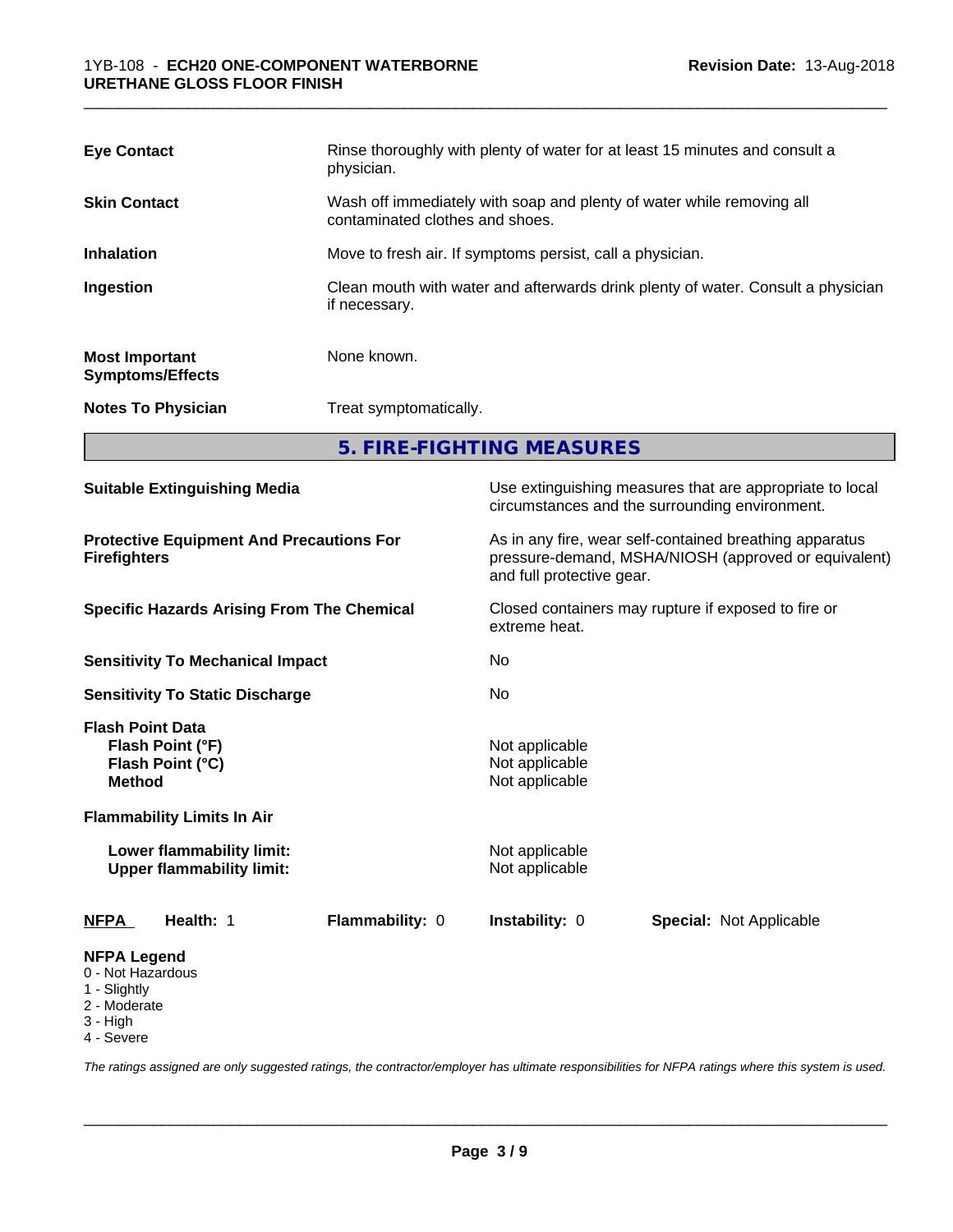*Additional information regarding the NFPA rating system is available from the National Fire Protection Agency (NFPA) at www.nfpa.org.*

# **6. ACCIDENTAL RELEASE MEASURES**

\_\_\_\_\_\_\_\_\_\_\_\_\_\_\_\_\_\_\_\_\_\_\_\_\_\_\_\_\_\_\_\_\_\_\_\_\_\_\_\_\_\_\_\_\_\_\_\_\_\_\_\_\_\_\_\_\_\_\_\_\_\_\_\_\_\_\_\_\_\_\_\_\_\_\_\_\_\_\_\_\_\_\_\_\_\_\_\_\_\_\_\_\_

| <b>Personal Precautions</b>      | Avoid contact with skin, eyes and clothing. Ensure adequate ventilation.                             |
|----------------------------------|------------------------------------------------------------------------------------------------------|
| <b>Other Information</b>         | Prevent further leakage or spillage if safe to do so.                                                |
| <b>Environmental precautions</b> | See Section 12 for additional Ecological Information.                                                |
| <b>Methods for Cleaning Up</b>   | Soak up with inert absorbent material. Sweep up and shovel into suitable<br>containers for disposal. |
|                                  | 7. HANDLING AND STORAGE                                                                              |

| <b>Handling</b>               | Avoid contact with skin, eyes and clothing. Avoid breathing vapors, spray mists or<br>sanding dust. In case of insufficient ventilation, wear suitable respiratory<br>equipment. |
|-------------------------------|----------------------------------------------------------------------------------------------------------------------------------------------------------------------------------|
| <b>Storage</b>                | Keep container tightly closed. Keep out of the reach of children.                                                                                                                |
| <b>Incompatible Materials</b> | No information available                                                                                                                                                         |

### **8. EXPOSURE CONTROLS/PERSONAL PROTECTION**

#### **Exposure Limits**

| <b>Chemical name</b> | <b>ACGIH TLV</b>                | <b>OSHA PEL</b>                    |
|----------------------|---------------------------------|------------------------------------|
| Triethylamine        | $0.5$ ppm - TWA<br>1 ppm - STEL | 25 ppm - TWA<br>100 mg/m $3$ - TWA |
|                      | <b>Skin</b>                     |                                    |

#### **Legend**

ACGIH - American Conference of Governmental Industrial Hygienists Exposure Limits OSHA - Occupational Safety & Health Administration Exposure Limits N/E - Not Established

| <b>Engineering Measures</b>          | Ensure adequate ventilation, especially in confined areas.                                                                          |
|--------------------------------------|-------------------------------------------------------------------------------------------------------------------------------------|
| <b>Personal Protective Equipment</b> |                                                                                                                                     |
| <b>Eye/Face Protection</b>           | Safety glasses with side-shields.                                                                                                   |
| <b>Skin Protection</b>               | Protective gloves and impervious clothing.                                                                                          |
| <b>Respiratory Protection</b>        | In case of insufficient ventilation wear suitable respiratory equipment.                                                            |
| <b>Hygiene Measures</b>              | Avoid contact with skin, eyes and clothing. Remove and wash contaminated<br>clothing before re-use. Wash thoroughly after handling. |

# **9. PHYSICAL AND CHEMICAL PROPERTIES**

**Appearance** liquid **Odor** little or no odor

**Odor Threshold No information available**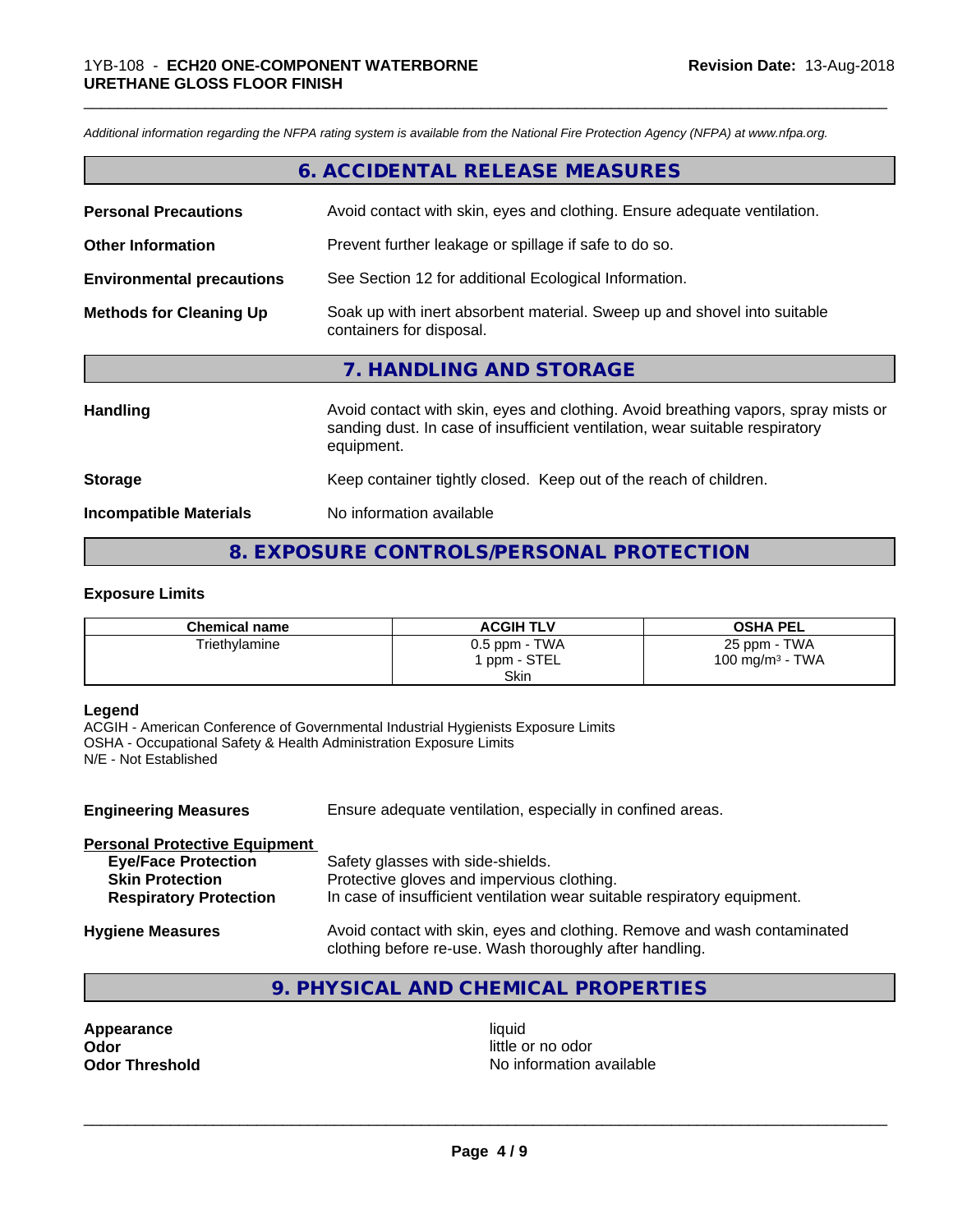**Density (lbs/gal)** 8.3 - 8.7<br> **Specific Gravity** 8.3 - 8.7 **Specific Gravity pH** No information available **Viscosity (cps)** No information available<br> **Solubility (ies)** No information available<br>
No information available **Solubility(ies)**<br> **Water solubility**<br> **Water solubility Evaporation Rate** Note 2008 and 2009 No information available **Vapor pressure @20 °C (kPa)** No information available **Vapor density**<br> **We Solids**<br>
We Solids
25 - 35 **Wt. % Solids** 25 - 35 **Vol. % Solids Wt. % Volatiles** 65 - 75 **Vol. % Volatiles** 65 - 75 **VOC Regulatory Limit (g/L)** < 350 **Boiling Point (°F)** 212 **Boiling Point (°C)** 100<br> **Preezing Point (°F)** 32 **Freezing Point (°F) Freezing Point (°C)** 0 **Flash Point (°F)**<br> **Flash Point (°C)**<br> **Flash Point (°C)**<br> **C Flash Point (°C) Method** Not applicable **Flammability (solid, gas)**<br> **Upper flammability limit:**<br>
Upper flammability limit:<br>  $\begin{array}{ccc}\n\bullet & \bullet & \bullet \\
\bullet & \bullet & \bullet\n\end{array}$  Not applicable **Upper flammability limit:**<br> **Lower flammability limit:**<br>
Not applicable<br>
Not applicable **Lower flammability limit:**<br> **Autoignition Temperature (°F)** Not applicable havailable available **Autoignition Temperature (°F)**<br> **Autoignition Temperature (°C)** No information available **Autoignition Temperature (°C) Decomposition Temperature (°F)** No information available **Decomposition Temperature (°C)**<br> **Partition coefficient**<br> **Partition coefficient**<br> **No** information available

**No information available** 

**No information available** 

\_\_\_\_\_\_\_\_\_\_\_\_\_\_\_\_\_\_\_\_\_\_\_\_\_\_\_\_\_\_\_\_\_\_\_\_\_\_\_\_\_\_\_\_\_\_\_\_\_\_\_\_\_\_\_\_\_\_\_\_\_\_\_\_\_\_\_\_\_\_\_\_\_\_\_\_\_\_\_\_\_\_\_\_\_\_\_\_\_\_\_\_\_

**Revision Date:** 13-Aug-2018

# **10. STABILITY AND REACTIVITY**

| <b>Reactivity</b>                       | Not Applicable                           |
|-----------------------------------------|------------------------------------------|
| <b>Chemical Stability</b>               | Stable under normal conditions.          |
| <b>Conditions to avoid</b>              | Prevent from freezing.                   |
| <b>Incompatible Materials</b>           | No materials to be especially mentioned. |
| <b>Hazardous Decomposition Products</b> | None under normal use.                   |
| Possibility of hazardous reactions      | None under normal conditions of use.     |

# **11. TOXICOLOGICAL INFORMATION**

#### **Product Information**

#### **Information on likely routes of exposure**

**Principal Routes of Exposure** Eye contact, skin contact and inhalation.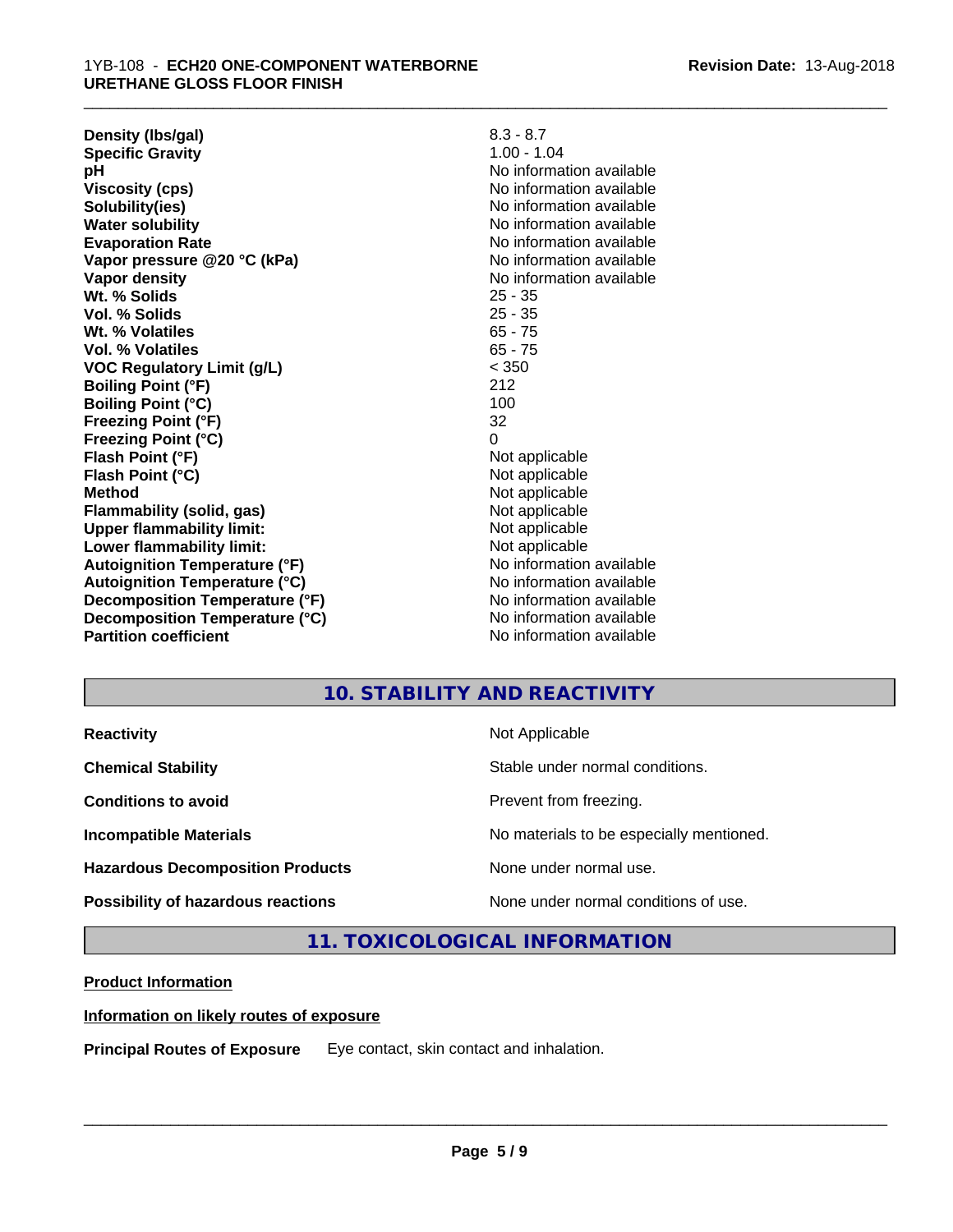| <b>Acute Toxicity</b>           |                                                                                                                 |
|---------------------------------|-----------------------------------------------------------------------------------------------------------------|
| <b>Product Information</b>      | No information available                                                                                        |
|                                 | Symptoms related to the physical, chemical and toxicological characteristics                                    |
| <b>Symptoms</b>                 | No information available                                                                                        |
|                                 | Delayed and immediate effects as well as chronic effects from short and long-term exposure                      |
| Eye contact                     | May cause slight irritation.                                                                                    |
| <b>Skin contact</b>             | Substance may cause slight skin irritation. Prolonged or repeated contact may dry<br>skin and cause irritation. |
| <b>Inhalation</b>               | May cause irritation of respiratory tract.                                                                      |
| Ingestion                       | Ingestion may cause gastrointestinal irritation, nausea, vomiting and diarrhea.                                 |
| <b>Sensitization</b>            | No information available                                                                                        |
| <b>Neurological Effects</b>     | No information available.                                                                                       |
| <b>Mutagenic Effects</b>        | No information available.                                                                                       |
| <b>Reproductive Effects</b>     | May damage fertility or the unborn child.                                                                       |
| <b>Developmental Effects</b>    | No information available.                                                                                       |
| <b>Target organ effects</b>     | No information available.                                                                                       |
| STOT - single exposure          | No information available.                                                                                       |
| <b>STOT - repeated exposure</b> | No information available.                                                                                       |
| Other adverse effects           | No information available.                                                                                       |
| <b>Aspiration Hazard</b>        | No information available                                                                                        |

#### **Numerical measures of toxicity**

**The following values are calculated based on chapter 3.1 of the GHS document**

| ATEmix (oral)                        | 24088 mg/kg |
|--------------------------------------|-------------|
| <b>ATEmix (dermal)</b>               | 54797 mg/kg |
| <b>ATEmix (inhalation-dust/mist)</b> | 40.5 mg/L   |
| ATEmix (inhalation-vapor)            | 387.6 ma/L  |

#### **Component Information**

1-Methyl-2-pyrrolidinone LD50 Oral: 3598 mg/kg (Rat) LD50 Dermal: 2000 mg/kg (Rabbit) **Triethylamine** LD50 Oral: 460 mg/kg (Rat) LD50 Dermal: 570 µg/L (Rabbit) Cobalt neodecanoate LD50 Oral: 3900 mg/kg (Rat)

#### **Carcinogenicity**

*The information below indicateswhether each agency has listed any ingredient as a carcinogen:.*

| <b>Chemical name</b> | <b>IARC</b>          | <b>NTP</b> | <b>OSHA</b> |
|----------------------|----------------------|------------|-------------|
|                      | Possible Human<br>2B |            | Listed      |
| Cobalt neodecanoate  | Carcinoɑen           |            |             |

• Cobalt and cobalt compounds are listed as possible human carcinogens by IARC (2B). However, there is inadequate<br> **Page 6/9**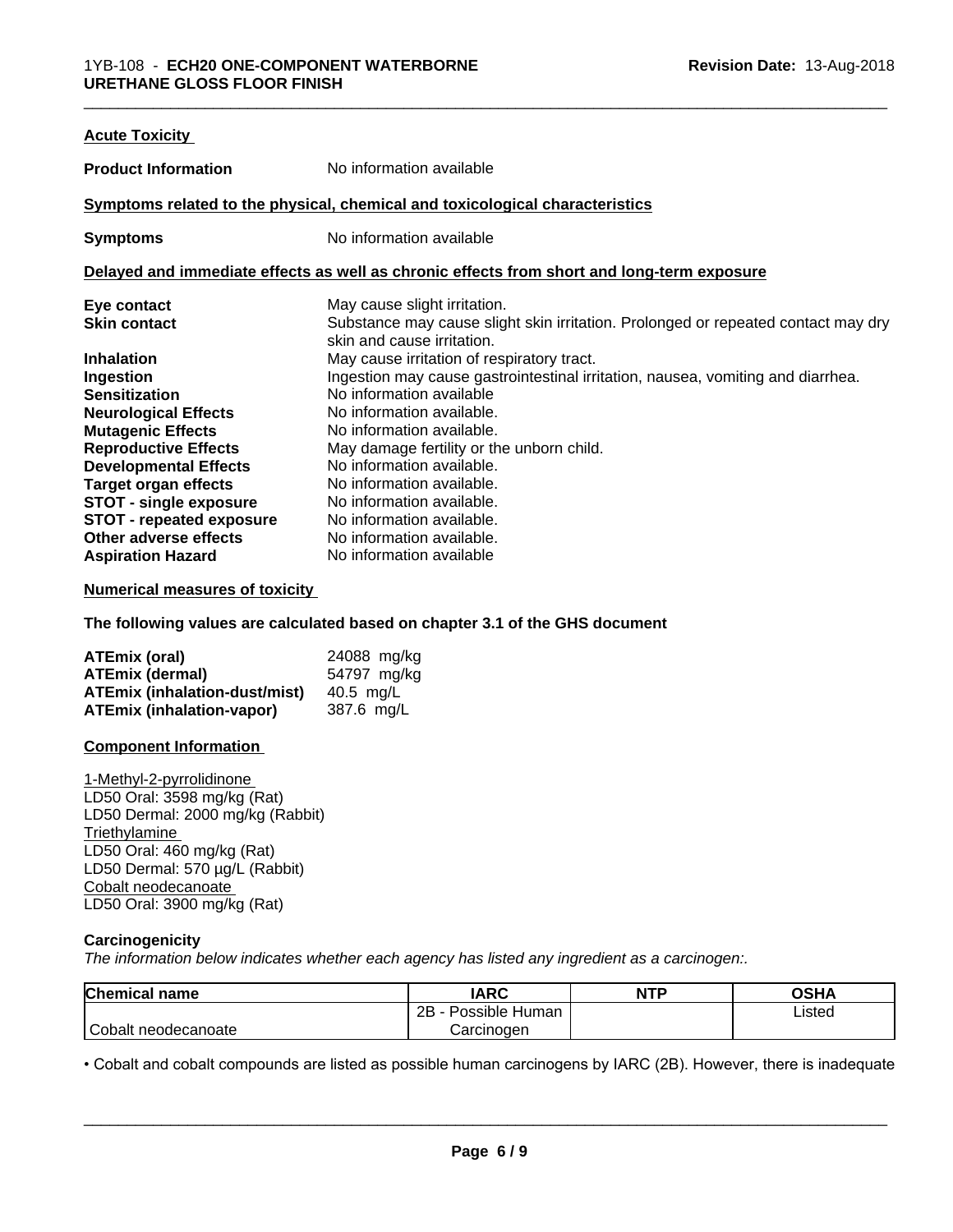evidence of the carcinogenicity of cobalt and cobalt compounds in humans.

**12. ECOLOGICAL INFORMATION**

\_\_\_\_\_\_\_\_\_\_\_\_\_\_\_\_\_\_\_\_\_\_\_\_\_\_\_\_\_\_\_\_\_\_\_\_\_\_\_\_\_\_\_\_\_\_\_\_\_\_\_\_\_\_\_\_\_\_\_\_\_\_\_\_\_\_\_\_\_\_\_\_\_\_\_\_\_\_\_\_\_\_\_\_\_\_\_\_\_\_\_\_\_

# **Ecotoxicity Effects**

The environmental impact of this product has not been fully investigated.

#### **Product Information**

# **Acute Toxicity to Fish**

No information available

#### **Acute Toxicity to Aquatic Invertebrates**

No information available

#### **Acute Toxicity to Aquatic Plants**

No information available

#### **Persistence / Degradability**

No information available.

#### **Bioaccumulation**

There is no data for this product.

#### **Mobility in Environmental Media**

No information available.

#### **Ozone**

No information available

#### **Component Information**

# **Acute Toxicity to Fish**

No information available

#### **Acute Toxicity to Aquatic Invertebrates**

No information available

#### **Acute Toxicity to Aquatic Plants**

No information available

|                              | 13. DISPOSAL CONSIDERATIONS                                                                                                                                                                                               |
|------------------------------|---------------------------------------------------------------------------------------------------------------------------------------------------------------------------------------------------------------------------|
| <b>Waste Disposal Method</b> | Dispose of in accordance with federal, state, and local regulations. Local<br>requirements may vary, consult your sanitation department or state-designated<br>environmental protection agency for more disposal options. |
|                              | 14. TRANSPORT INFORMATION                                                                                                                                                                                                 |
|                              |                                                                                                                                                                                                                           |

**DOT** Not regulated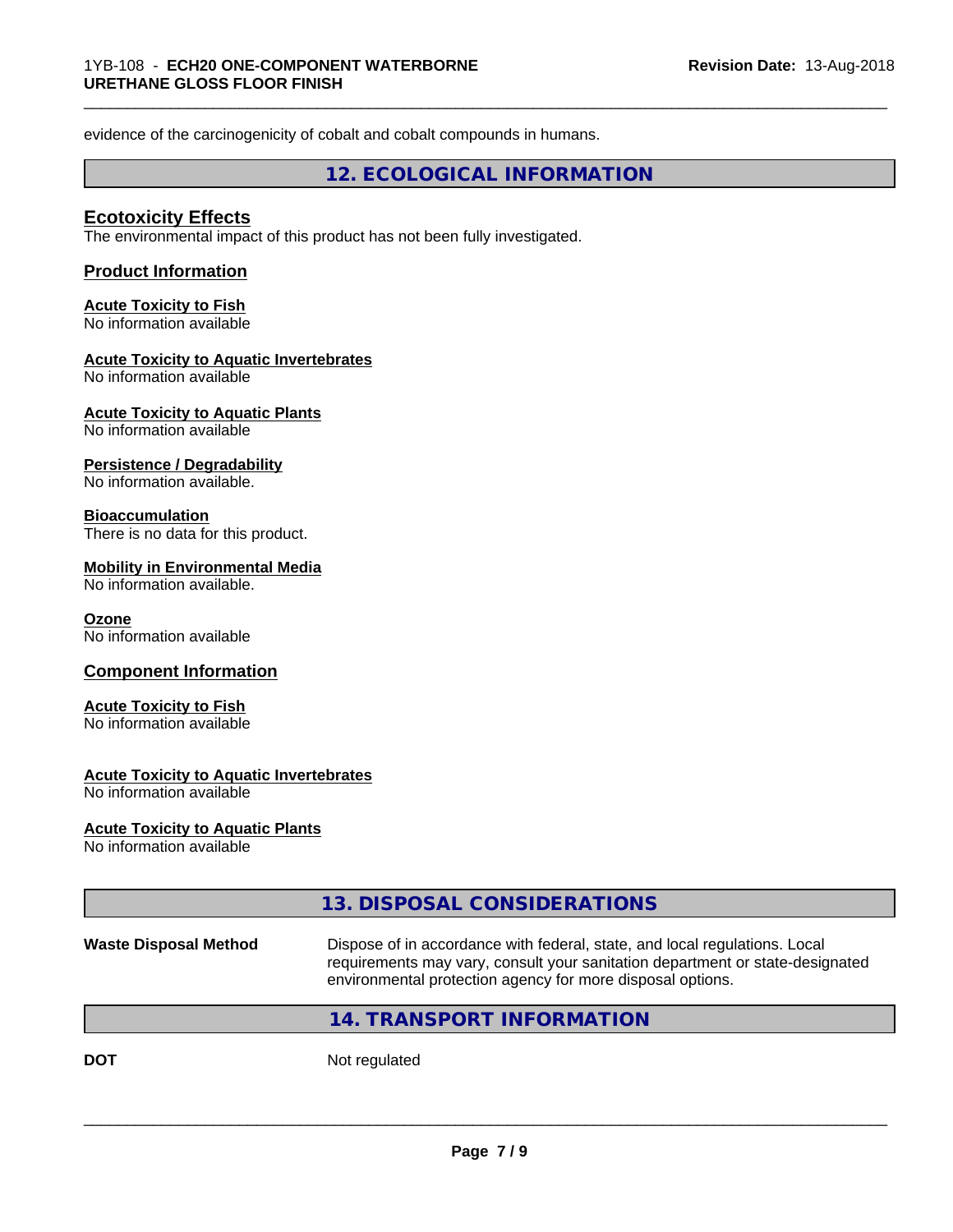| <b>ICAO / IATA</b> | Not regulated |
|--------------------|---------------|
|--------------------|---------------|

# **IMDG / IMO** Not regulated

**15. REGULATORY INFORMATION**

# **International Inventories**

| <b>TSCA: United States</b> | Yes - All components are listed or exempt. |
|----------------------------|--------------------------------------------|
| <b>DSL: Canada</b>         | Yes - All components are listed or exempt. |

### **Federal Regulations**

#### **SARA 311/312 hazardous categorization**

| Acute health hazard               | Yes |
|-----------------------------------|-----|
| Chronic Health Hazard             | Yes |
| Fire hazard                       | Nο  |
| Sudden release of pressure hazard | Nο  |
| Reactive Hazard                   | N٥  |

#### **SARA 313**

Section 313 of Title III of the Superfund Amendments and Reauthorization Act of 1986 (SARA). This product contains a chemical or chemicals which are subject to the reporting requirements of the Act and Title 40 of the Code of Federal Regulations, Part 372:

| Chemical name            | <b>CAS No.</b> | Weiaht-% | <b>CERCLA/SARA 313</b><br>(de minimis concentration) |
|--------------------------|----------------|----------|------------------------------------------------------|
| 1-Methyl-2-pyrrolidinone | 872-50-4       |          |                                                      |
| Triethylamine            | 121-44-8       |          |                                                      |

#### **Clean Air Act,Section 112 Hazardous Air Pollutants (HAPs) (see 40 CFR 61)**

This product contains the following HAPs:

| <b>Chemical name</b> | CAS No.  | Weight-% | <b>Hazardous Air Pollutant</b> |
|----------------------|----------|----------|--------------------------------|
|                      |          |          | (HAP)                          |
| Triethylamine        | 121-44-8 |          | Listed                         |

#### **US State Regulations**

#### **California Proposition 65**

**A WARNING:** Cancer and Reproductive Harm– www.P65warnings.ca.gov

# **State Right-to-Know**

| <b>Chemical name</b><br>Ma'<br>пиэспэ |  | <b>LAFCAV</b><br>Ne۱<br>.<br>ьe | ısvlvania |
|---------------------------------------|--|---------------------------------|-----------|
| rolidinone<br>nvr<br>Methyl-          |  |                                 |           |